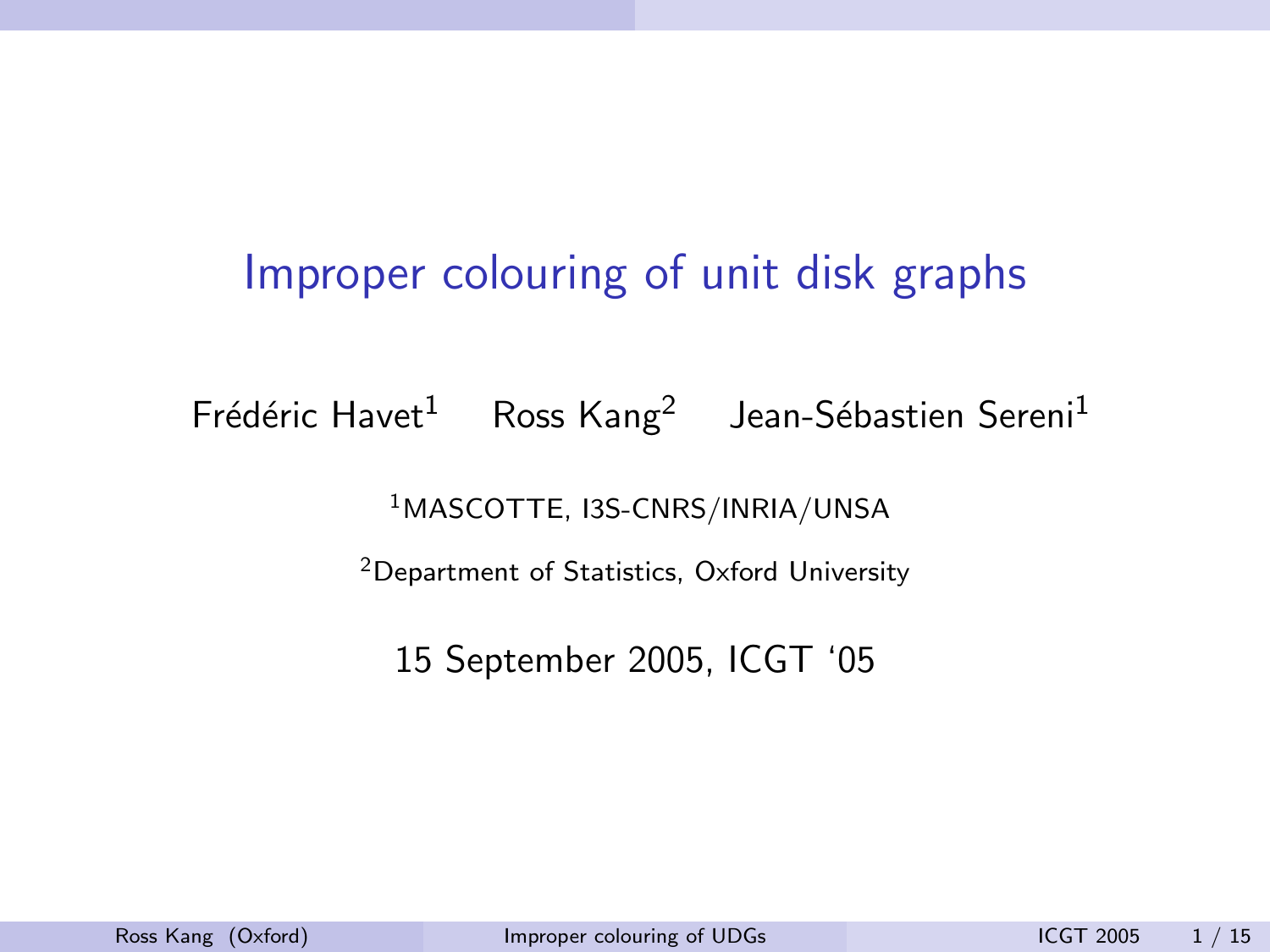## **Outline**

#### [Introduction](#page-2-0)

[Improper colouring](#page-2-0) [Unit disk graphs](#page-7-0)

#### [Improper colouring of UDGs is hard](#page-13-0) ["Easy proof"](#page-0-0) ["Hard proof"](#page-0-0)

#### [Further work](#page-0-0)

[Distinct weighted improper colouring](#page-0-0) [Unit interval graphs](#page-0-0) [Approximation algorithms?](#page-0-0)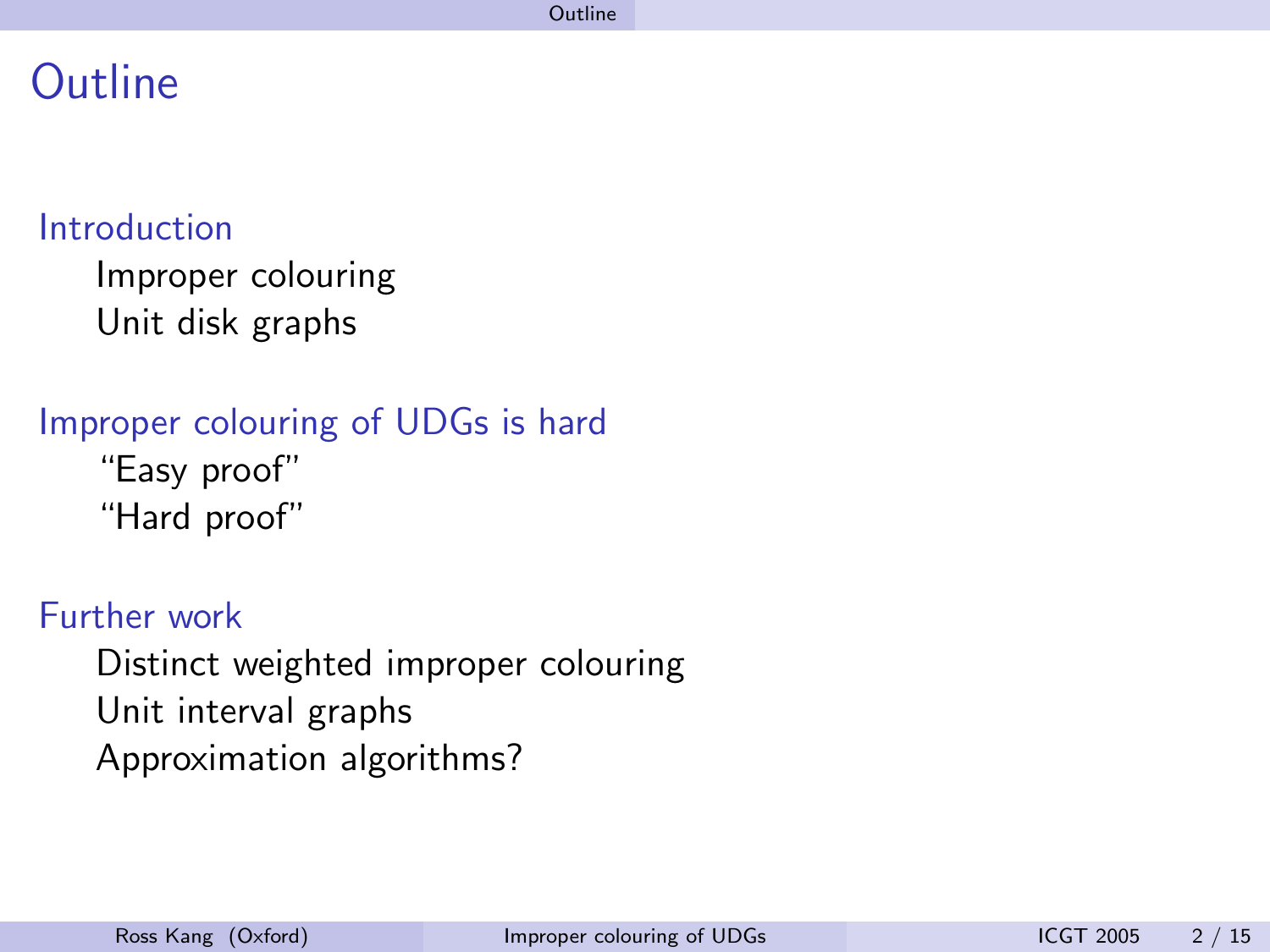### Improper colouring

We consider a generalisation of proper vertex colouring:

#### **Definition**

G is k-improper *l*-colourable if  $V(G)$  can be partitioned into at most l colour classes each of which induces a graph with max degree at most  $k$ .

<span id="page-2-0"></span> $\chi^k(\mathsf{G})\equiv$  smallest / such that  $\mathsf G$  is  $k$ -improper /-colourable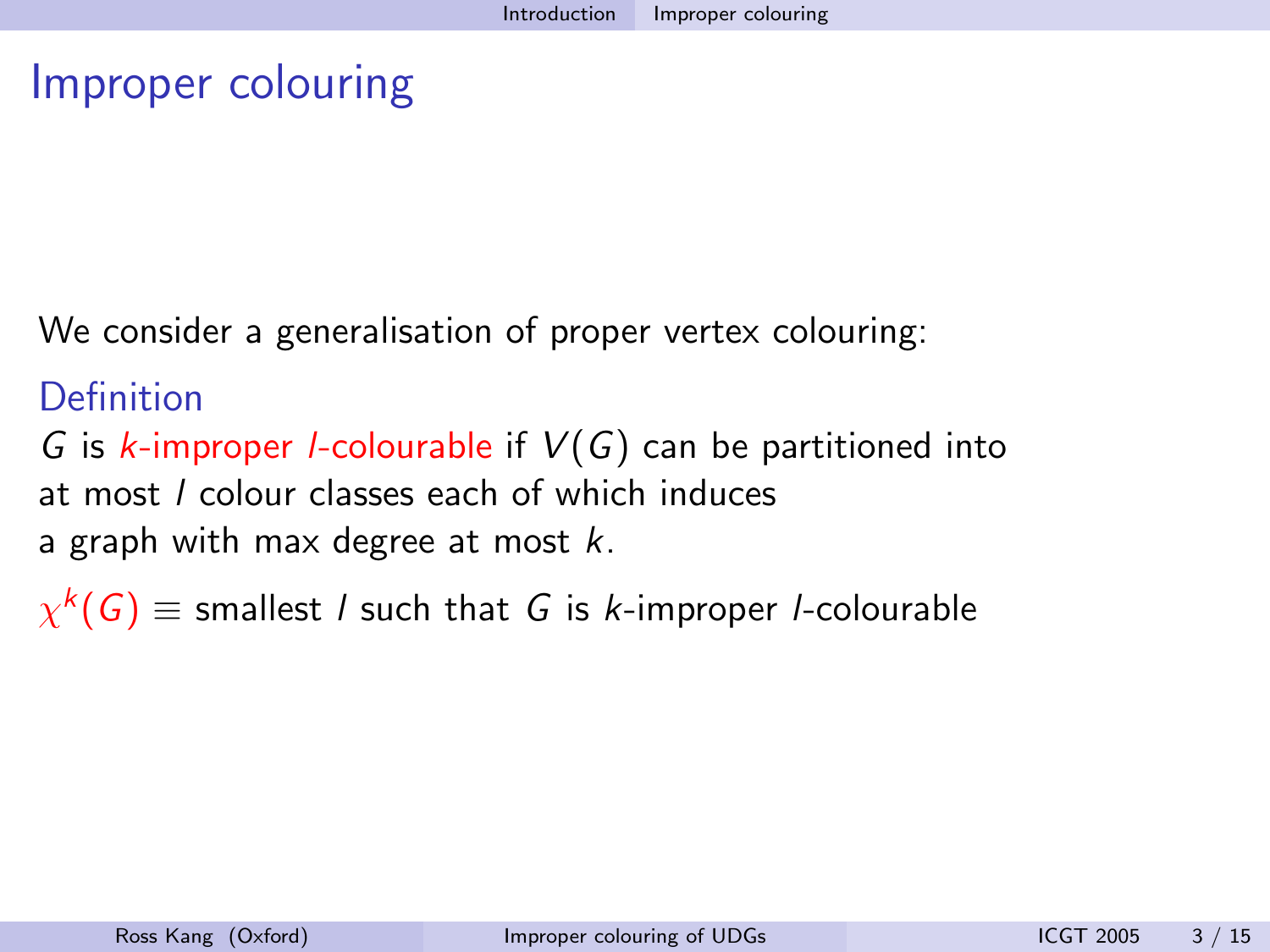# Background for improper colouring

#### 1. Cowen, Cowen and Woodall (1986)

- $\blacktriangleright$  introduced concept
- $\triangleright$  characterisation for planar graphs
- 2. Cowen, Goddard and Jeserum (1997)
	- $\blacktriangleright$  studied complexity
	- $\blacktriangleright$  higher surfaces
- 3. Eaton and Hull (1999) and Škrekovski (1999)
	- $\triangleright$  near characterisation of improper choosability for planar graphs
	- $\triangleright$  Q: Is every planar graph 1-improper 4-choosable?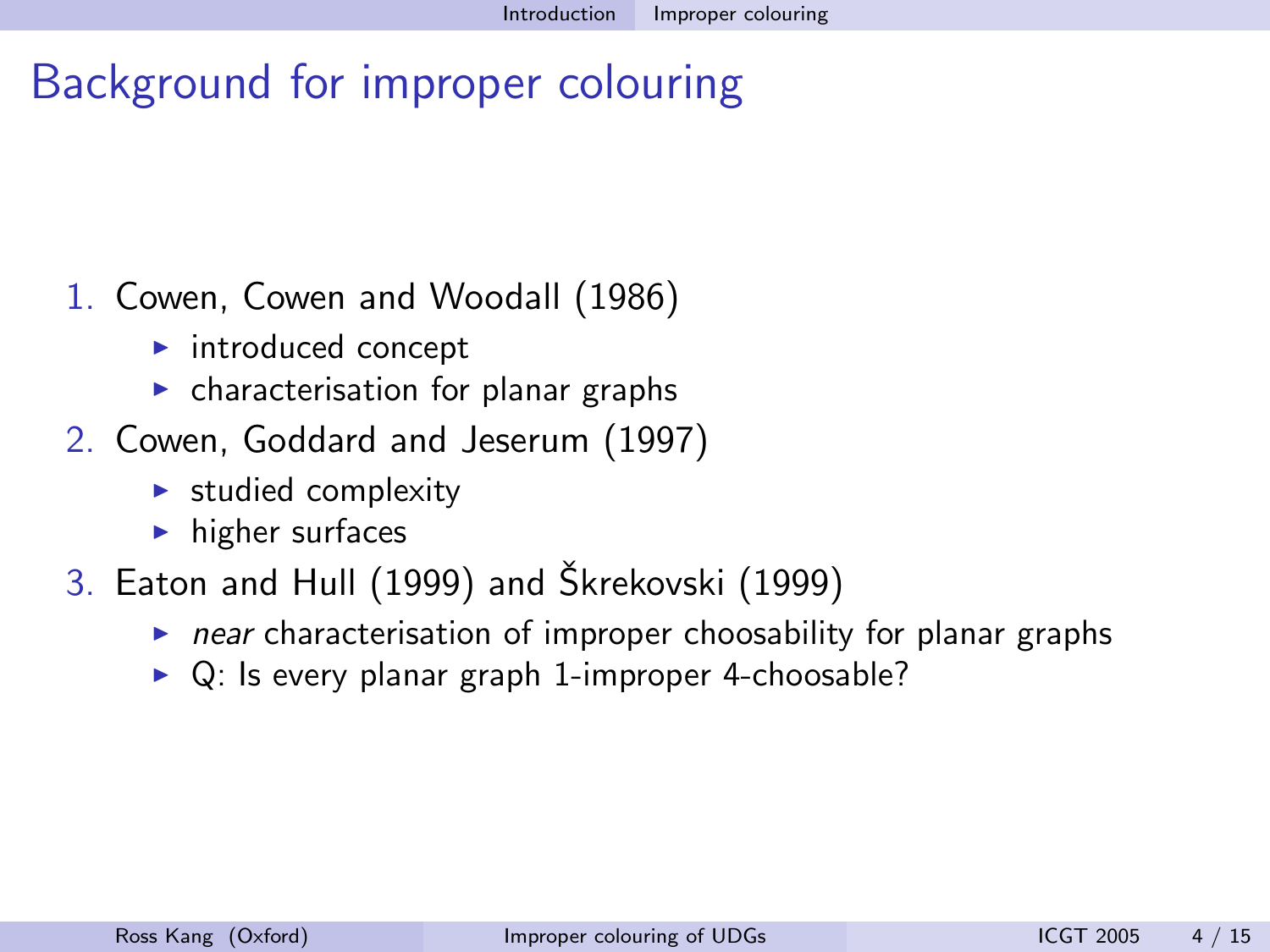## Unit disk graphs



#### Definition

Given n points (in  $\mathbb{R}^2$ ) and  $d>0$ , we centre disks of diameter  $d$  at each point and connect two points if their disks intersect. Such graphs are called unit disk graphs (or UDGs).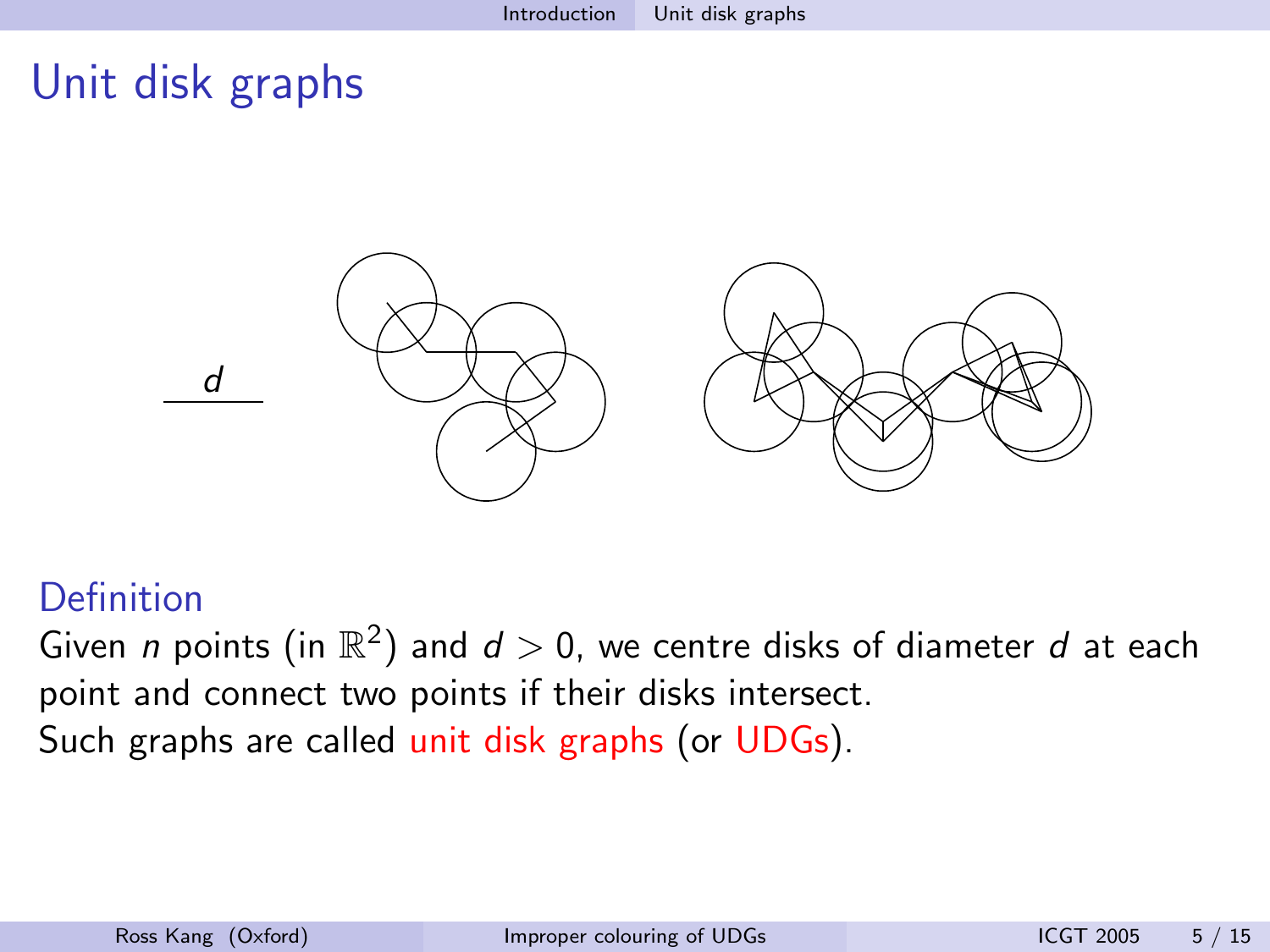# Background for (colouring) unit disk graphs

- 1. Hale (1980)
	- $\triangleright$  linked radio channel assignment and colouring of UDGs
- 2. Clark, Colbourn and Johnson (1990)
	- $\triangleright$  tabulated complexity of classical problems (e.g. INDEP SET, DOM SET, CLIQUE)
	- **I** observed links between PLANAR and UD
- 3. Gräf, Stumpf and Weißenfels (1998)
	- $\triangleright$  showed that UD *I*-COLOURABILITY ( $I > 3$ ) is NP-C
	- $\blacktriangleright$  alternative approximation algorithm for colouring UDGs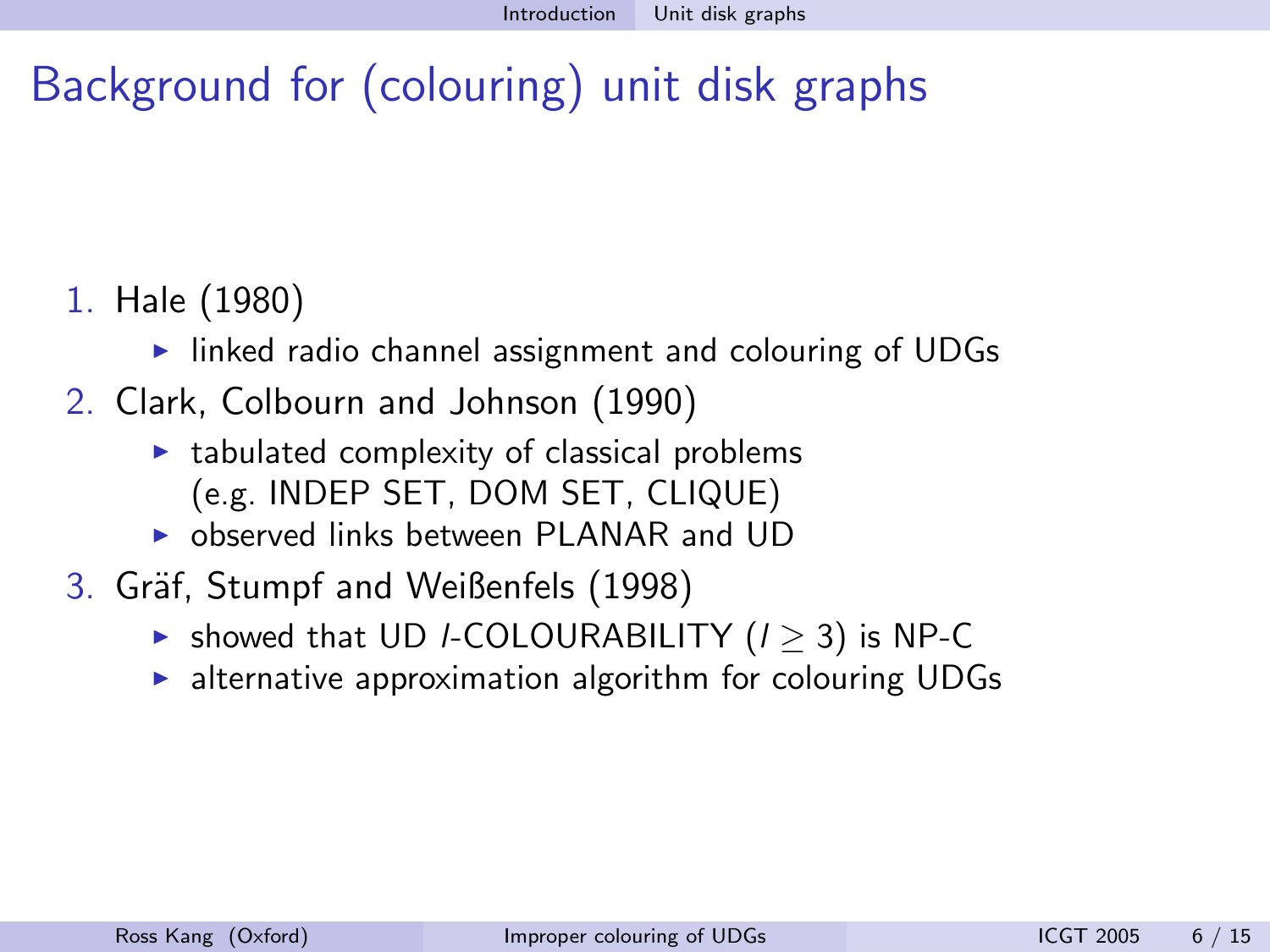# Summary of complexity for planar v. UD graphs

|                                              | planar graphs      | <b>UDGs</b> |
|----------------------------------------------|--------------------|-------------|
| <b>HAMILTONIAN CIRCUIT</b>                   | NP-complete        | NP-complete |
| <b>DOMINATING SET</b>                        | NP-complete        | NP-complete |
| <b>INDEPENDENT SET</b>                       | NP-complete        | NP-complete |
| <b>MAX CLIQUE</b>                            | Polynomial         | Polynomial  |
| <b>CHROMATIC NUMBER</b>                      | NP-complete        | NP-complete |
| <b>k-IMPROPER CHROMATIC</b><br><b>NUMBER</b> | <b>NP-complete</b> | NP-complete |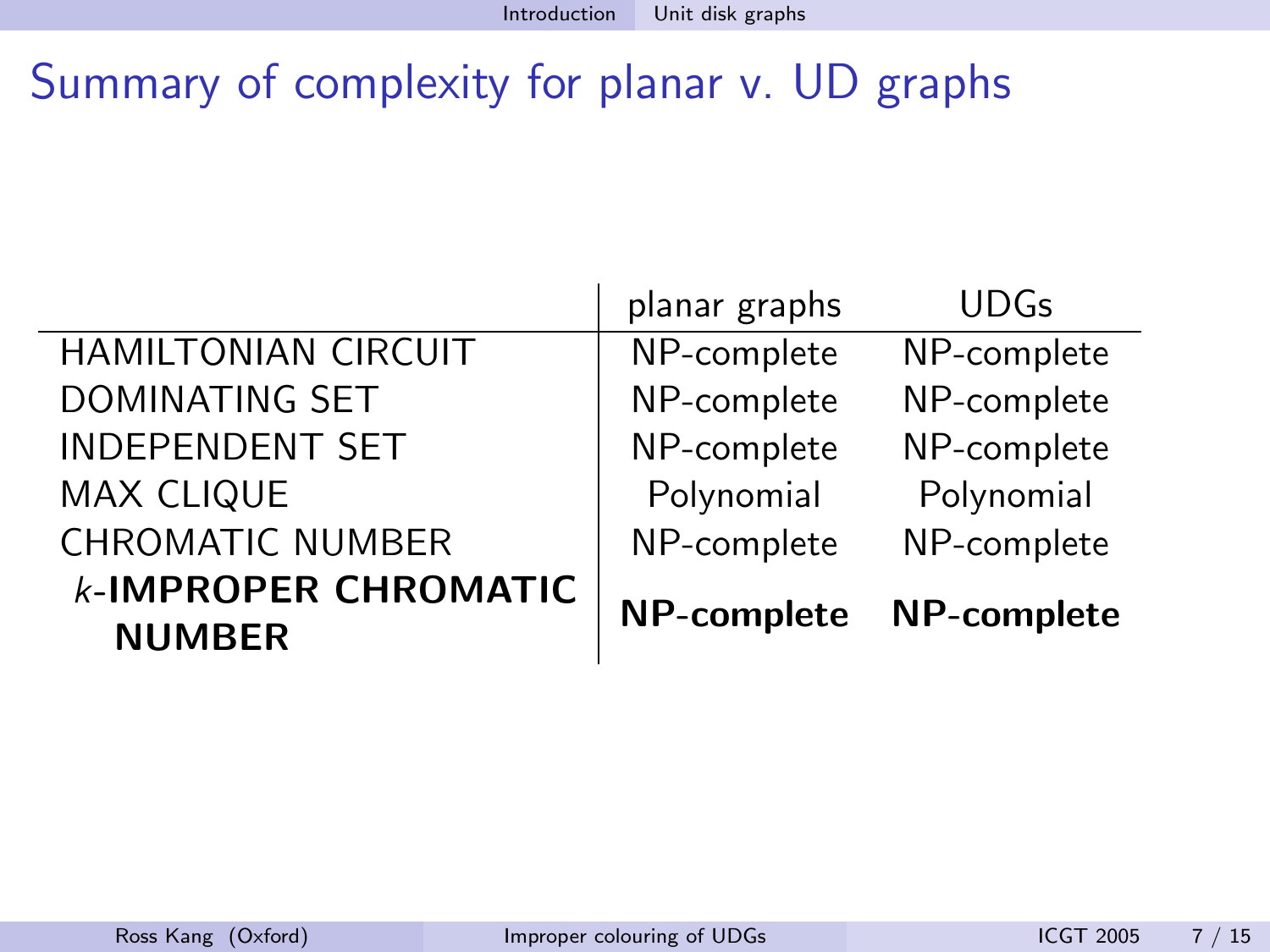# Improper colouring of UDGs is hard

UD k-IMPROPER CHROMATIC NUMBER Input: integer l and unit disk graph G Question: is G k-improper *l*-colourable?

This problem is NP-complete

- $\blacktriangleright$  "Easy proof" considers k-improper 3-colourability of weighted induced subgraphs of triangular lattice
- <span id="page-7-0"></span> $\blacktriangleright$  "Hard proof" considers *k*-improper *l*-colourability for all possible values  $k, l$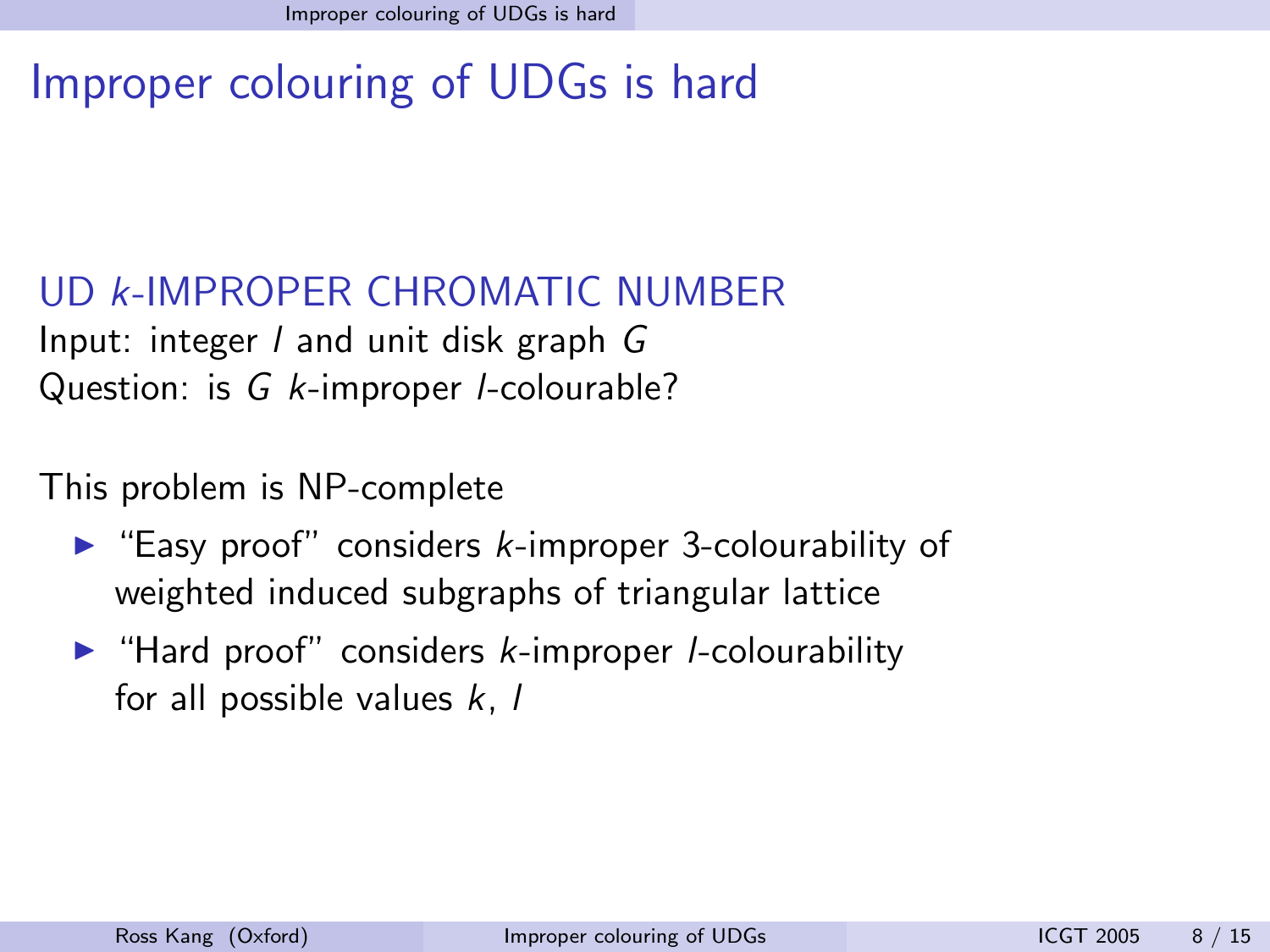# "Easy proof"



Figure: An example of a weighted induced subgraph of the triangular lattice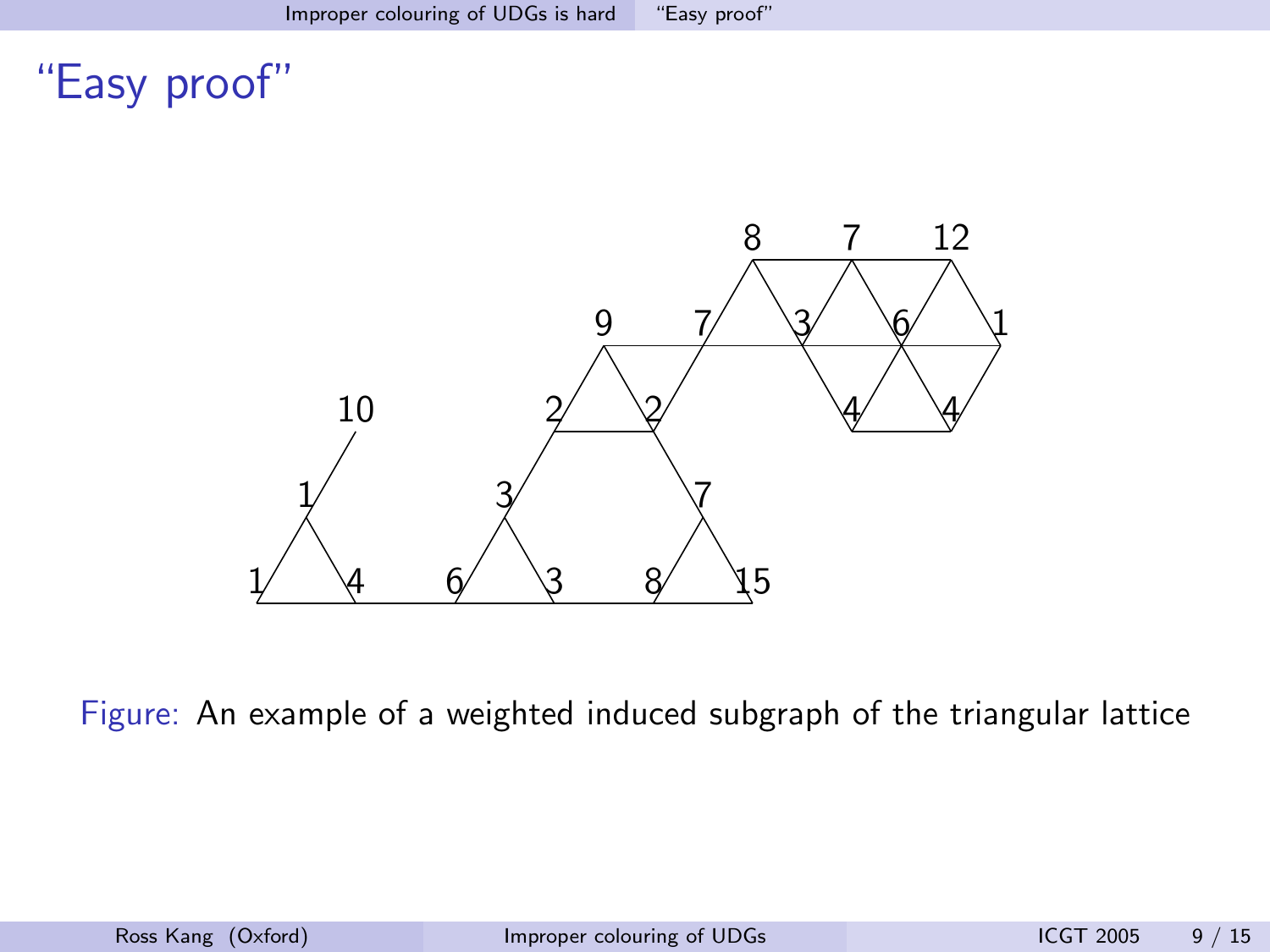"Easy proof"

- ▶ McDiarmid and Reed (2000)
	- $\triangleright$  proper 3-colourability of such graphs is NP-complete
	- $\triangleright$  reduction from 3-colourability of planar graphs of max degree 4
- For k-improper 3-colourability, multiply each node by  $k + 1$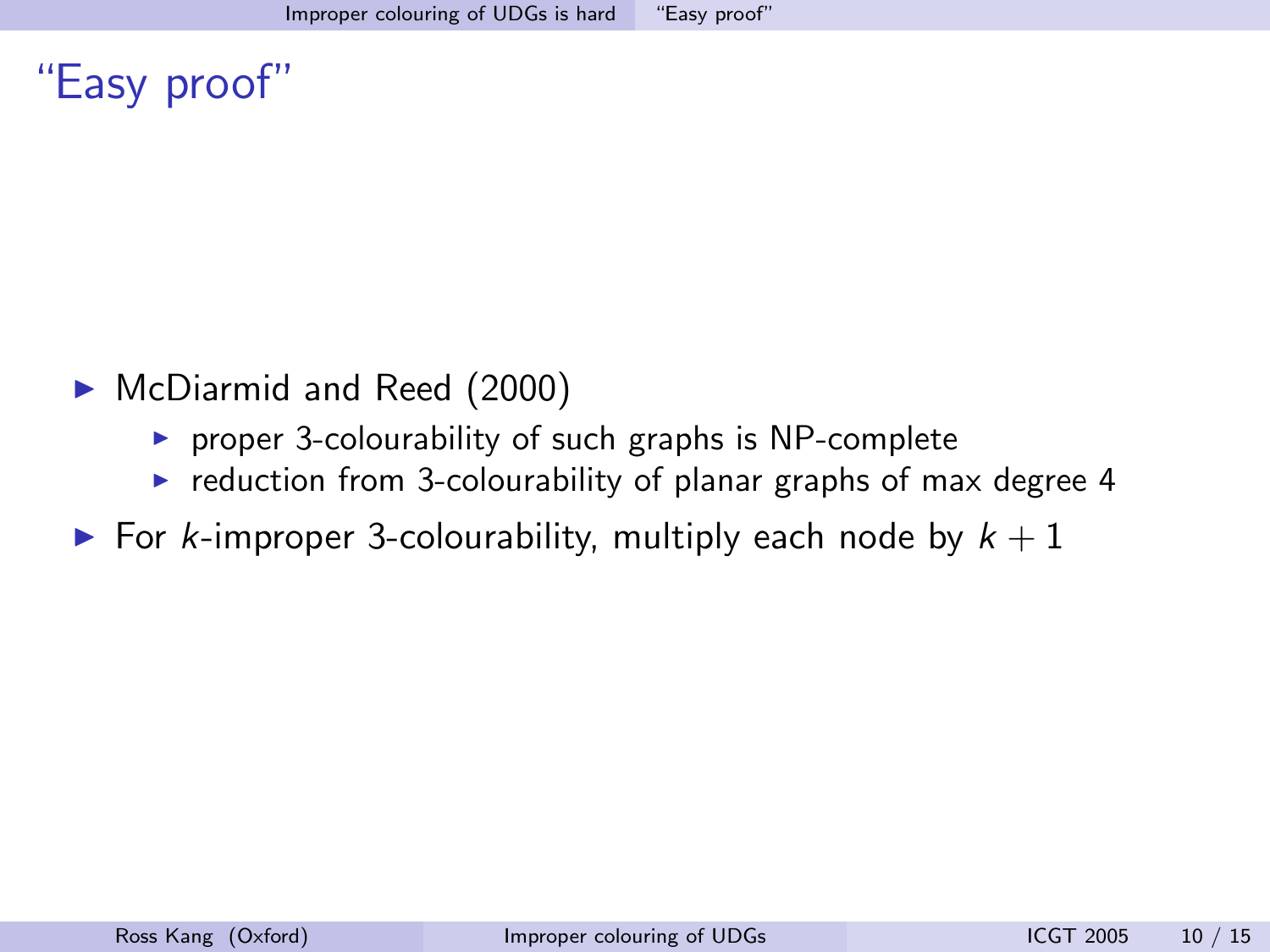# "Easy proof"



Figure: Gadgets used for "easy proof"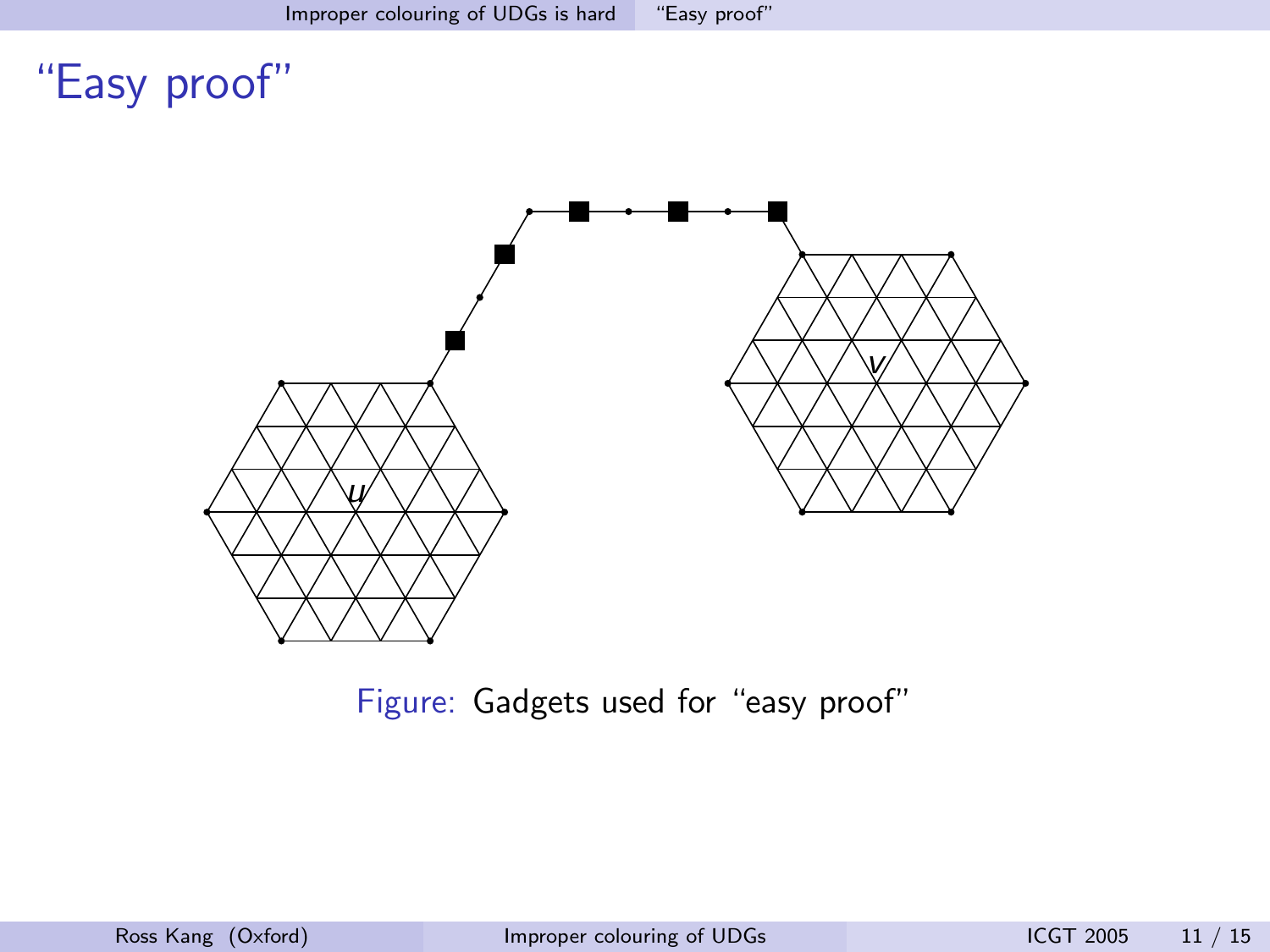## "Hard proof"

The "easy proof" does not give the complete picture:

- ► *k*-improper 2-colourability  $(k \ge 1)$  of UDGs?
	- $\triangleright$  reduction from planar *k*-improper 2-colourability
	- $\triangleright$  box-orthogonal embeddings
- ► k-improper *l*-colourability  $(k > 0, l > 4)$  of UDGs?
	- $\blacktriangleright$  reduction from *l*-colourability
	- **Exercicle** generalisation of Gräf et all

For both of these, the answer is NP-complete.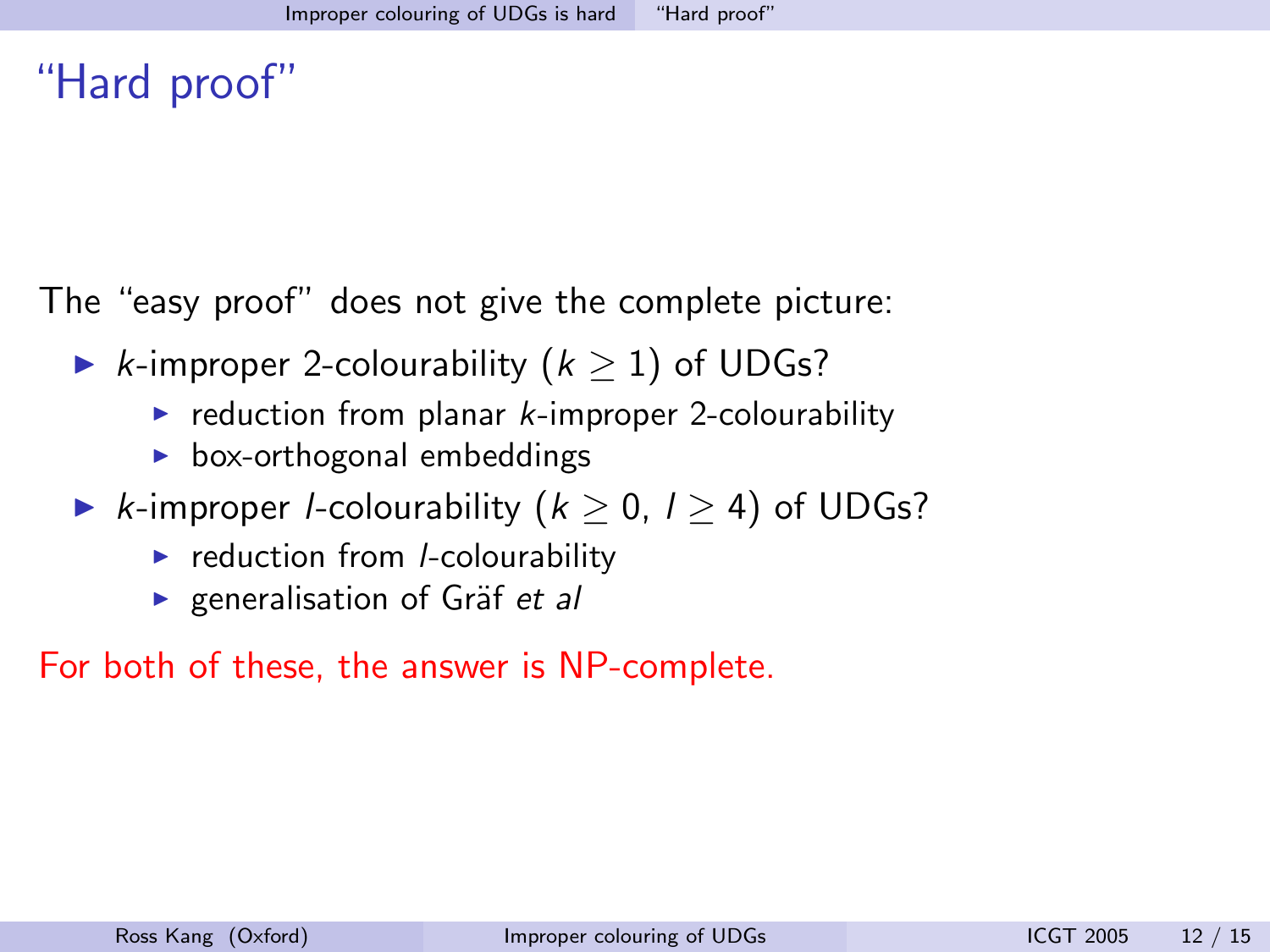

Figure: Gadget for k-improper l-colourability reduction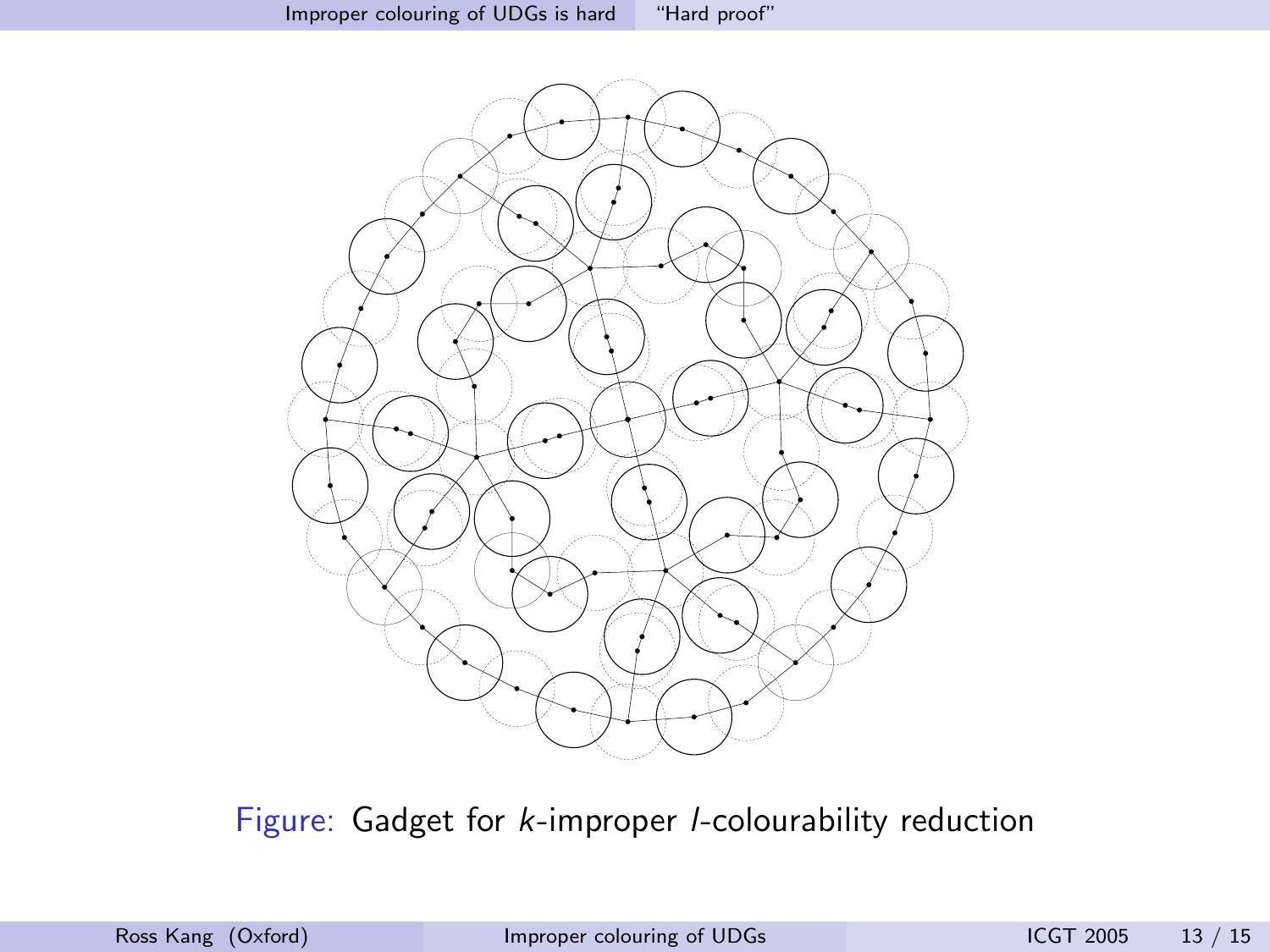## Further work

#### Distinct weighted improper colouring

 $\triangleright$  Given a weighted UDG, suppose that the colours assigned to each vertex must all be distinct?

#### Unit interval graphs

- Restriction of UDGs to  $\mathbb R$
- $\blacktriangleright$  Complexity unknown

#### Approximation algorithms?

<span id="page-13-0"></span> $\blacktriangleright$  Best known approximation ratio for  $\chi^k$  is 6 (by taking vertex of max degree)